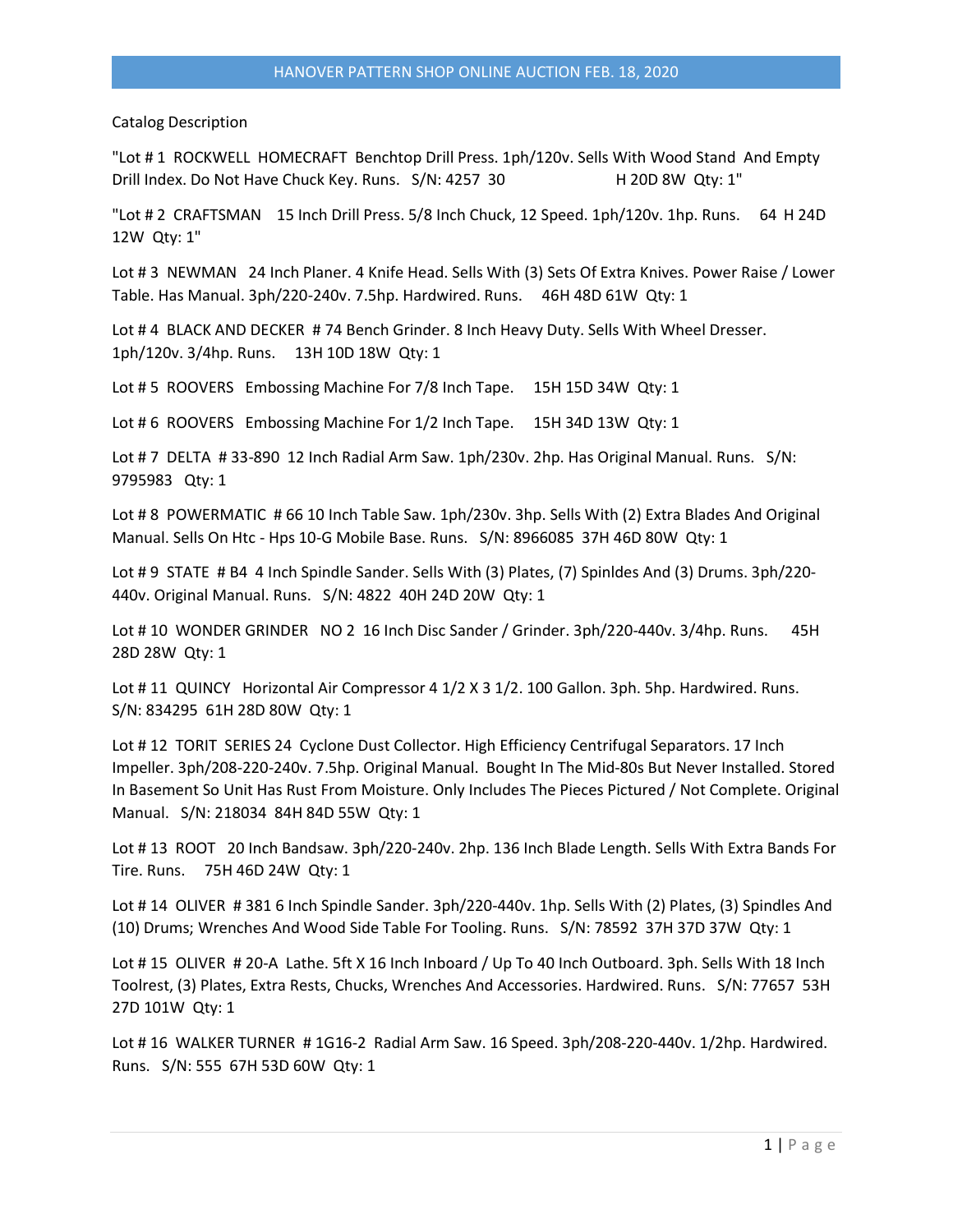Lot # 17 STATE # D24 24 Inch Disc Sander. Power Raise Table. Solid State Controls. 3ph/220-240v. 2hp. Original Manual. Runs. S/N: 458 54H 30D 31W Qty: 1

Lot # 18 CINCINNATTI FAN # 100 Dust Collector For 55 Gallon Barrel (Included). 1ph/120v. 1hp. Runs. S/N: 9774007 51H 27W Qty: 1

Lot # 19 CRESCENT MACHINE 31 Inch Bandsaw. 198 Inch Blade. 3ph/220-240v. Sells With Extra Bandsaw Tire And (2) 198 Inch Blades. Runs. S/N: 79627 88H 60D 28W Qty: 1

Lot # 20 WADKIN # LQ750 Overhead Recessing Machine. Sells With Wall Cabinet And Contents To Include Cutters, Bits And Attachments As Pictured. Circular Turning Plate. 3ph/220-440v. 2hp. Original Manual. Runs. S/N: 49952 Qty: 1

Lot # 21 DELTA AIR CLEANER # 50-860 Fine Dust Collector. 1ph/120v. 12H 24D 30W Qty: 1

Lot # 22 L POWER AND CO 16 X 84 Jointer With 2 - Knife Head. Floor Mounted Motor. Sells With (5) Extra Set Of Knives. 3ph/220-440v. Hardwired. Runs. 41H 51D 84W Qty: 1

Lot # 23 BRIDGEWOOD # BFG300 Knife Setting Guage With Dial Guage Qty: 1

Lot # 24 BLACK BULL # SB20G Abrasive Blaster. 20 Gallon. Sells With Air Sand Blaster Kit. 37H 21D 15W Qty: 1

Lot # 25 MILWAUKEE # 4203 Electromagnetic Drill Press. Takes Up To A 1 3/8 Inch Drill. 3/4 Inch Chuck. 1ph/120v. 350rpm. Runs. S/N: 838607000000 24H 8D 19W Qty: 1

Lot # 26 34 Inch Bandsaw. 222 Inch Blade Length. 3ph/220-440v. 2hp. Sells With (2) New Tires And (2) 222 Inch Blades. Runs But Needs New Drive Wheel. 97H 67D 36W Qty: 1

Lot # 27 Work Table With 1 Inch Thick Aluminum Top Mounted On Work Table With 2 Inch Wood Top 31.5H 83D 47W Qty: 1

Lot # 28 Work Table With 1 Inch Thick Aluminum Top Mounted On Work Table With 2 Inch Wood Top 31.5H 83D 47W Qty: 1

Lot # 29 Steel Work Table With Wood Bumper Blocks On Ends 30H 64.5D 36W Qty: 1

Lot #30 Pattern Makers Bench, 2 Inch And 1 1/4 Inch Top, 2 Inch Undershelf, Has Emmett Mfg Co Pattern Makers Vise, 3 Drawers, Metal Legs 35.5H 32D 120W Qty: 1

Lot #31 Pattern Makers Bench, 2 Inch And 1 1/4 Inch Top, 2 Inch Undershelf, Has Emmett Mfg Co Pattern Makers Vise, 2 Drawers , Metal Legs 35.5H 32D 120W Qty: 1

Lot #32 Pattern Makers Bench, 2 Inch And 1 1/4 Inch Top, 2 Inch Undershelf, Has Emmett Mfg Co Pattern Makers Vise, Vise Is Not Perfect,3 Drawers , Metal Legs 35.5H 32D 120W Qty: 1

Lot # 33 Pattern Makers Bench, 2 Inch And 1 1/4 Inch Top And 2 Inch Undershelf Colombian Vise Andmfg Co. 10 Inch Wood Workers Vise, 3 Drawers. 35.5H 32D 120W Qty: 1

Lot # 34 BROWN AND SHARPE Black Granite Surface Plate, Sits In Heavy Steel Frame With Leveling Bolts. Overall Measurement Is 37.5 X 26.5 X 38 3H 24D 36W Qty: 1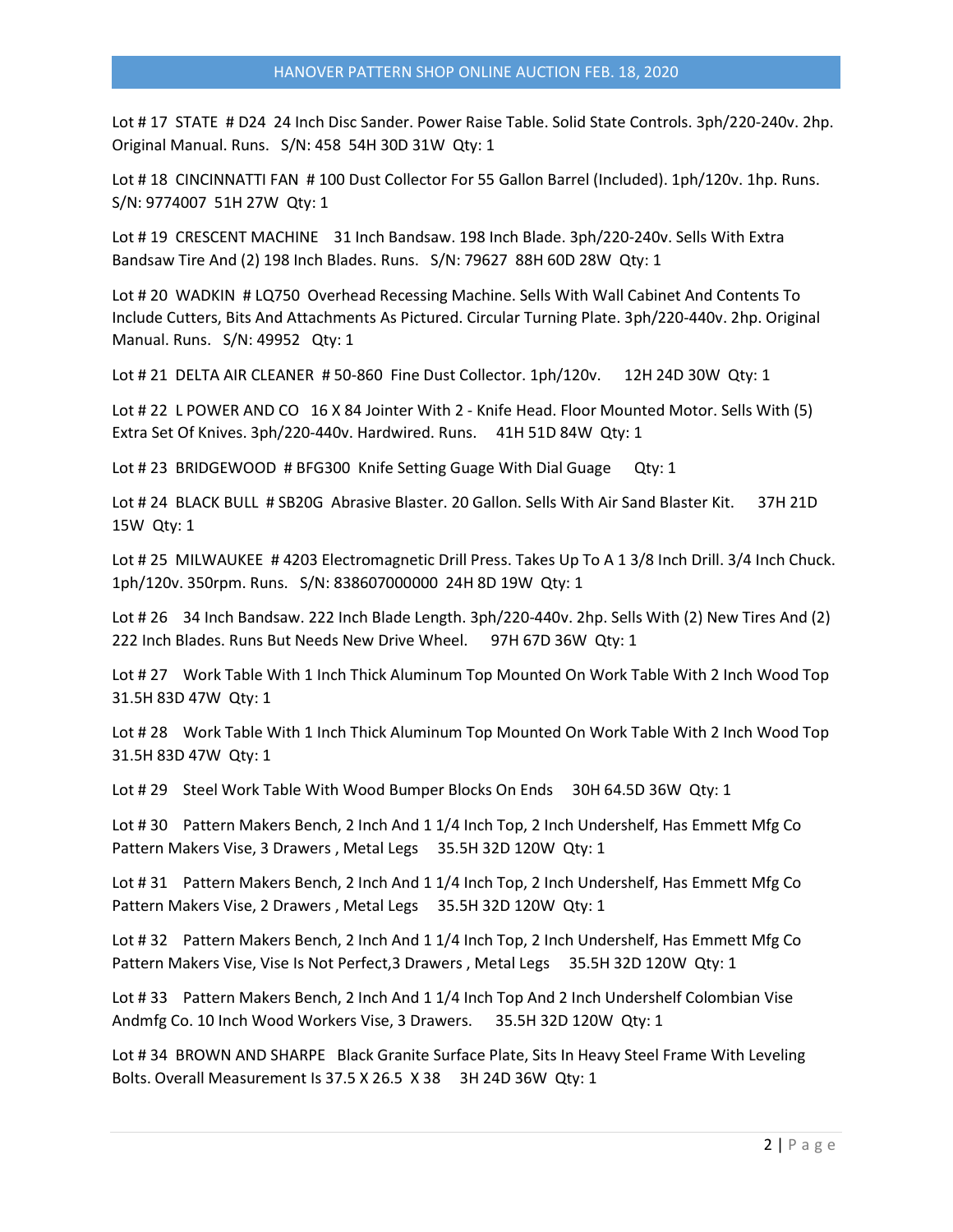Lot #35 Pattern Makers Bench, 2 Inch And 1 1/4 Inch Top With Undershelf 3 Drawer, Metal Legs No Vise 35.5H 32D 120W Qty: 1

Lot # 36 Metal Shop Table, 2 Tiers, 32H 18D 27W Qty: 1

Lot #37 Steel Rolling Cart On Casters, 17 Slides With 5 Plywood Shelves 77H 24D 37W Qty: 1

Lot #38 Steel Rolling Cart On Casters, 17 Slides With 5 Plywood Shelves 77H 24D 37W Qty: 1

Lot # 39 Medium Duty Pallet Rack, (2) End Bucks 34 Inch X 96 Inch, (8) Beams 120 Inch , Plywood Shelves On Each Level . Does Not Include Cabinet Grade Plywood Pieces On Bottom 2 Shelves. Bolted To Floor. 96H 126D 35W Qty: 1

Lot # 40 PATTON # 1010 Shop Fan On Stand, Type Mp-1, 120 Volt, 28 Inch Fan 69H 27D 32W Qty: 1

Lot #41 Railroad Platform Cart, Steel Wheels, Wood Platform 38H 63D 36W Qty: 1

Lot #42 HAMILTON #600 Steel Wheel Truck With 4 Corner Removable Uprights 27 Inch, 12H 48D 30W Qty: 1

Lot #43 HAMILTON #600 Steel Wheel Truck With 4 Corner Removable Uprights 27 Inch, 12H 48D 30W Qty: 1

Lot # 44 Dock Truck, Wood Bed, Brackets For Removable Uprights, 30 Inch, (2) Included, Faded Lettering 14H 64D 24W Qty: 1

Lot #45 EQUIPRITE Narrow Pallet Jack, 5500 Lb, With Manual 46H 65D 21W Qty: 1

Lot #46 BISHAMON # LV-10 Narrow, High Lift Pallet Jack, Lifts Up To 32 Inch, 1000 Lb Capacity Qty: 1

Lot #47 Wood Four Wheel Dolly 6H 24D 18W Qty: 1

Lot #48 BLACK AND DECKER #3122 2 Speed Portable Band Saw In Case With (2) Extra Blade 9H 10D 22W Qty: 1

Lot # 49 DEWALT # F384-04 8 1/4 Inch Circular Saw, 120 Volt, Runs Qty: 1

Lot # 50 CRAFTSMAN Sawmill 7 1/4 Inch Circular Saw, Runs Qty: 1

Lot # 51 DEWALT # DW362 7 1/4 Inch Circular Saw Runs, No Blade Or Blade Nut And Washer. Qty: 1

Lot #52 DEWALT #DW106 3/8 Inch Variable Speed Reversing Drill, 120 Volt, Runs Qty: 1

Lot #53 DEWALT # DW130 1/2 Inch Reversible Drill, D Handle With Side Handle, Runs Qty: 1

Lot #54 DEWALT # DWE1014 3/8 Inch Reversible Drill, Runs Qty: 1

Lot # 55 CRAFTSMAN 1/2 Inch Reversible Variable Speed Drill, Runs, Cord Has Some Insulation Breakage. Qty: 1

Lot # 56 DEWALT # DCD771 20 Volt 1/2 Inch Reversible Drill Driver Runs, (2) Batteries, Charger , Battery Currently Stuck On Drill Qty: 1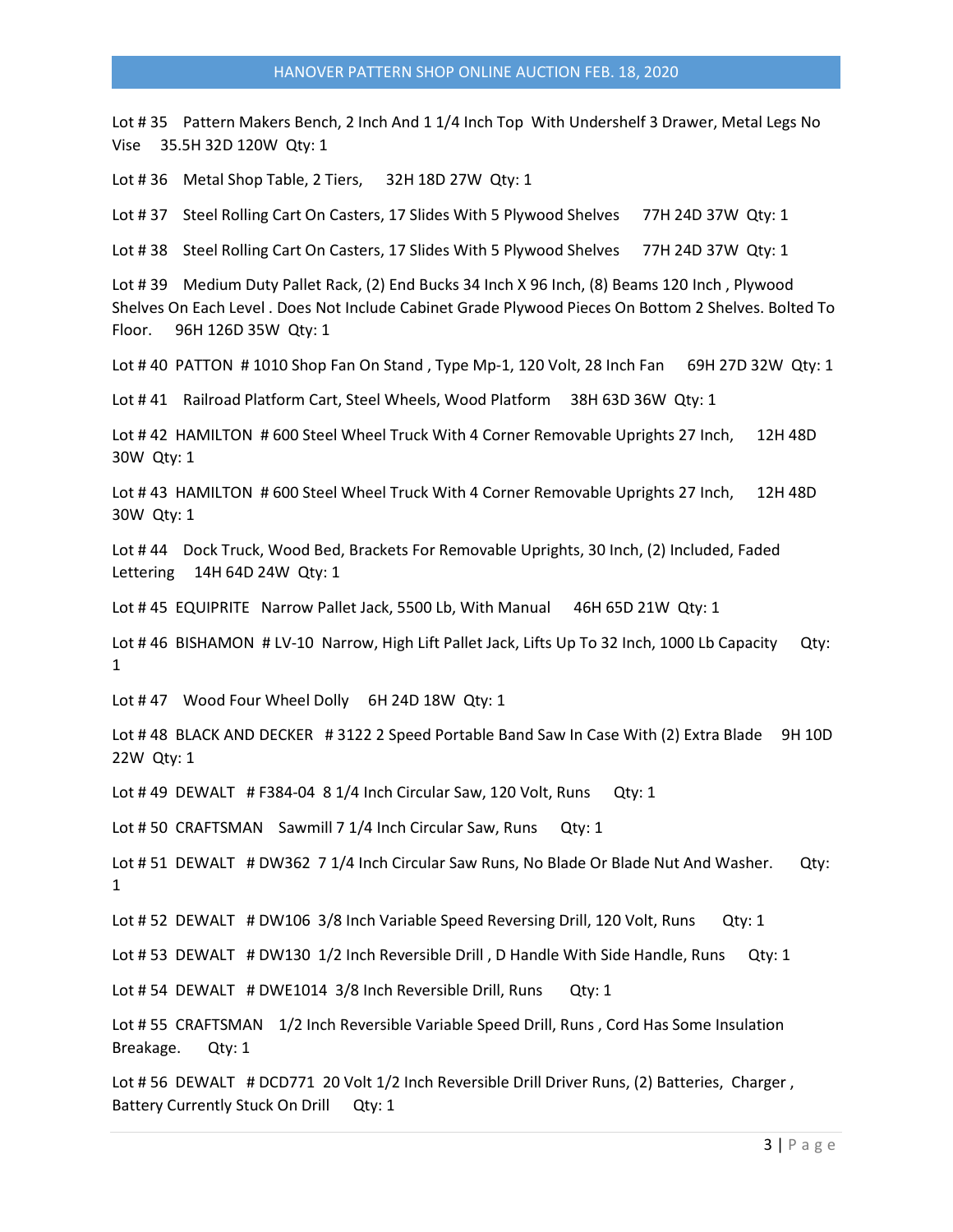Lot # 57 DEWALT # DC970 18 Volt, 1/2 Inch Variable Speed, Reversible, Drill Driver, Runs, (2) Batteries, Charger Qty: 1

Lot # 58 CRAFTSMAN 14.4 Volt, Variable Speed, Reversible Drill Driver, Runs, (2) Batteries, Charger Qty: 1

Lot # 59 DEWALT # D28110 4 1/2 Inch Angle Grinder, Runs, Includes Clamp Nuts, Guard, Pack Of Grinding Pads Of Variable Grits Qty: 1

Lot #60 CRAFTSMAN 4 1/2 Inch Angle Grinder, Runs Qty: 1

Lot # 61 PORTER CABLE # 1001 Fixed Base Router In Case, Runs Qty: 1

Lot #62 PORTER CABLE #520 Large Fixed Base Router, Runs, With Book And Wrenches Qty: 1

Lot # 63 BLACK AND DECKER # 3315 Fixed Base Router, Runs, No Wtenches Qty: 1

Lot #64 CRAFTSMAN Fixed Base Router, Runs, 1 Wrench Qty: 1

Lot # 65 CRAFTSMAN Industrial Plunge Router, Runs, In Case Qty: 1

Lot # 66 DREMEL # 4000 Variable Speed Tool In Kit With Accessories Plus Model 2 Accessories Kit, Runs, Qty: 1

Lot # 67 BLACK AND DECKER Hd Sabre Saw, 120 Volt, Runs, ?Extra Blades Qty: 1

Lot #68 Corner Rounder, 120 Volt, Includes (15) Bits, Runs, Qty: 1

Lot #69 ROTOZIP REBEL Spiral Saw, 2 Speed, Comes With Circle Cutter Attachment, Runs Qty: 1

Lot #70 POULAN # PLN1514 14 Inch Electric Chainsaw With 2 Extra Chains, Runs Qty: 1

Lot #71 HINSON #HULA GIRL 3100-85 Pneumatic Paint Shaker, Works, 1 Gallon Size Qty: 1

Lot #72 PORTER CABLE #PTH1 Pneumatic Hammer With (7) Chisels And Points, Runs Qty: 1

Lot #73 PORTER CABLE # PTA5 5 Piece Chisel Set Qty: 1

Lot #74 CRAFTSMAN Pneumatic 1/2 Inch Impact Wrench, Runs Qty: 1

Lot #75 Pneumatic Fittings Qty: 1

Lot # 76 DYNABRADE Pneumatic Dynaorbital Sanders Lot (1) Runs (1) Did Not, New Backup Pad, Rolls Of Sandpaper Discs Qty: 1

Lot #77 CRAFTSMAN Laser Level In Case Qty: 1

Lot # 78 BLACK AND DECKER # 3157/100 Sabre Saw With Oscillating Option, Runs, With Extra Blades Qty: 1

Lot #79 Brass Dowel Wrenches (14) Qty: 1

Lot #80 DRILL DOCTOR #750 Drill Sharpener Kit In Case Qty: 1

Lot # 81 Router Bits, 1/4 And 1/2 Inch Shanks, (70) Plus Qty: 1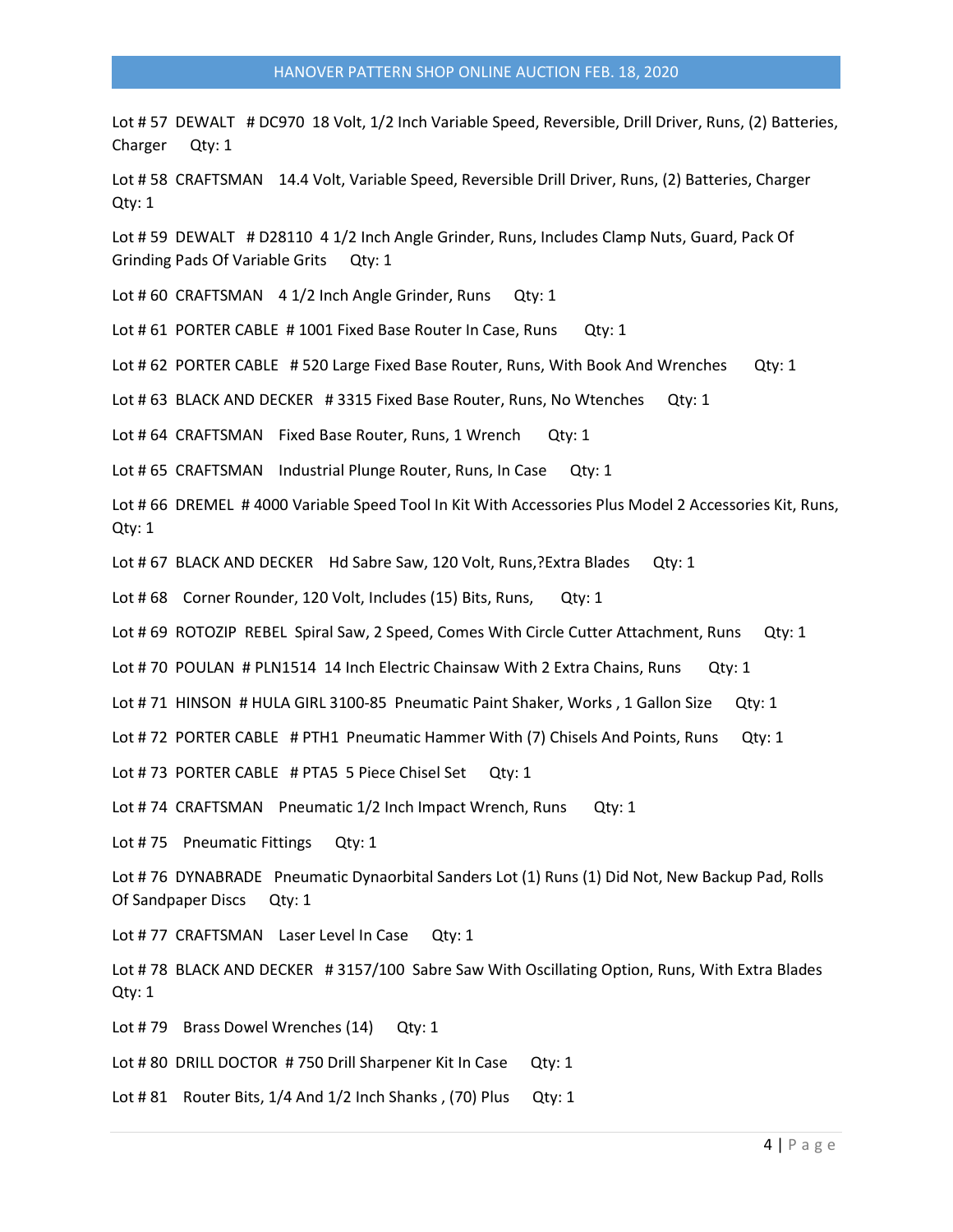Lot #82 Router Bits1/4 And 1/2 Shanks, Many New (25) Pieces Qty: 1

Lot #83 Wood Bits 5/8 Inch Through 2 1/2 Inch (15) Bits Qty: 1

Lot # 84 PORTER CABLE First Er Bit Set 1/4 Inch Through 2 Inch (14) Bits In Case Qty: 1

Lot # 85 Drill Bits, (2) Boxes, Hss, (135) Bits Qty: 1

Lot #86 Drill Bits Approximately (35) Bits To 1 1/4 Inch Qty: 1

Lot # 87 Unibits (9) Qty: 1

Lot #88 Long Shank Drill Bits(11) And (1) Bit Extension. Qty: 1

Lot #89 Wood Bits, Apply (15) Spade Bits, (5) Circle Cutters Qty: 1

Lot # 90 Organizer 60 Drawer With Contents Including Drill Bits, Driver Bits, Magnetic Bit Holders, Counter Sinks , Screw Driver Bits, Allen Wrenches, Saw Blades. 18H 6D 14W Qty: 1

Lot # 91 CHICAGO POWER TOOL Power Drill Accessories Set(360) Pieces May Have 40 Pieces Missing. Qty: 1

Lot # 92 ALLTRADE Drill Index, Partially Full Qty: 1

Lot # 93 ALLTRADE Drill Index Partiallyfull Qty: 1

Lot # 94 HANSON Drill Index, Partially Filled Qty: 1

Lot # 95 Auger Bits For Brace (25) Qty: 1

Lot # 96 CRAFTSMAN Combination Wrench Set 3/16 To 3/8 Inch (10) Pieces Qty: 1

Lot # 97 SK Combination Wrench Set 1/4 Through 3/4 Inch 10 Pieces Qty: 1

Lot #98 Adjustable Wrenches, 4,6,10,12 Inch Qty: 1

Lot # 99 CRAFTSMAN Open End Wrenches 1/4 Through Inch (9) Pieces Plus (2) Combo Wrench's Qty: 1

Lot #100 Mixed Tool Lot Adjustable, Pliers, Wrenches Qty: 1

Lot #101 Screwdrivers, Approximately (20) Qty: 1

Lot # 102 COLUMBIAN # 1525 Machinists Vise, 5 Inch Jaws, Additional Grooved Plate 4H 18D 9W Qty: 1

Lot # 103 GENERAL, TAB ONE CHESTERMAN Beam Squares, All Steel, (4) Sizes Qty: 1

Lot # 104 STARRETT # 385 Straight Edge .25H 2.5D 48W Qty: 1

Lot #105 24 Inch Beam Square And (3) Block Squares In Drawer 27H 13W Qty: 1

Lot #106 Double Beam Digital Height Guage, Includes Mighty Mag Anchor Base And Brown And Sharpe Digital Guage 32H 5D 7W Qty: 1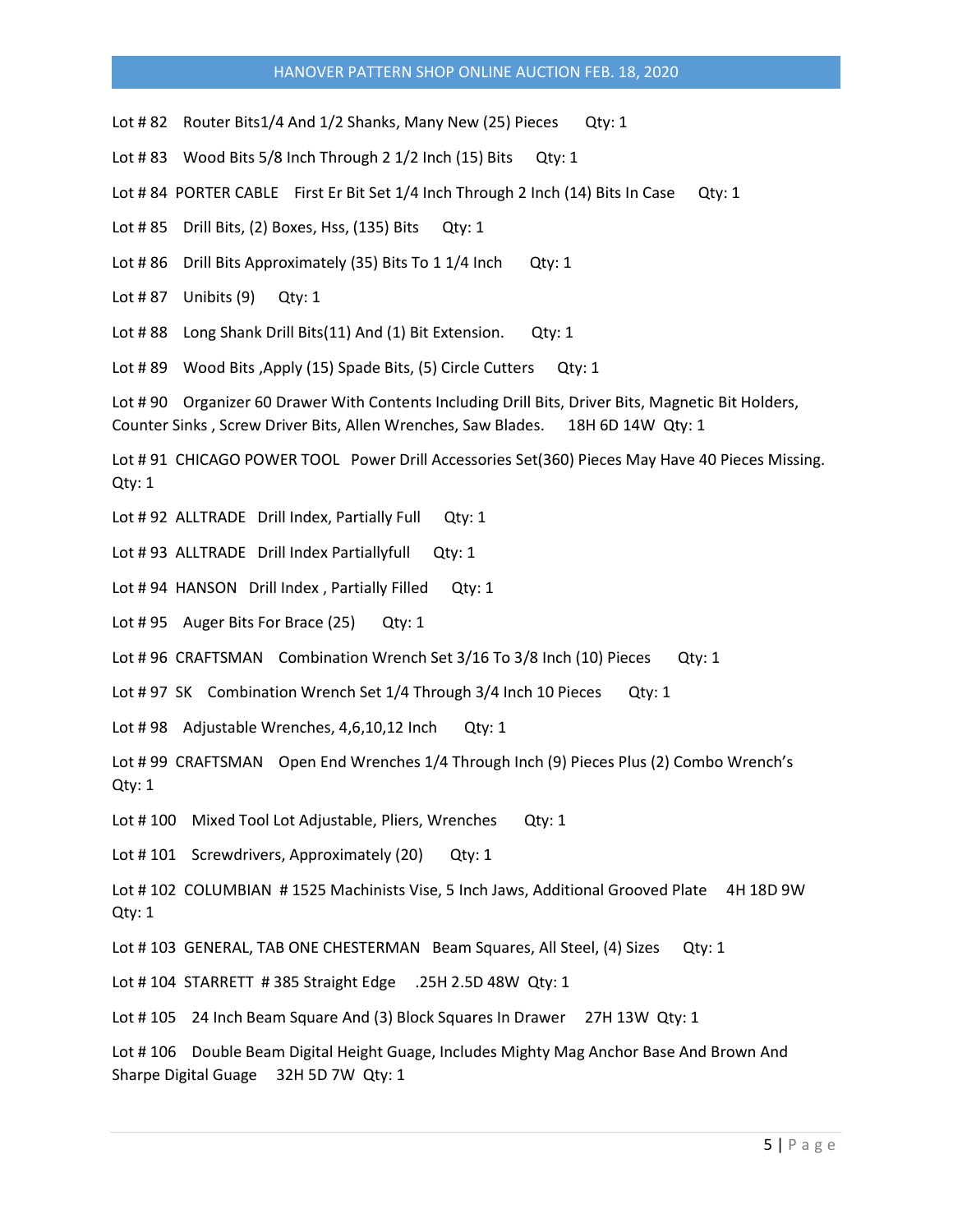- Lot #107 Height Guage 13H 3D 2W Qty: 1
- Lot #108 16 Inch Dial Caliper In Case 16D 4W Qty: 1
- Lot # 109 STARRETT # 439 24 Inch Protractor .75H 4D 24W Qty: 1
- Lot #110 (7) Sets Of Tremendous Points Qty: 1
- Lot #111 STARRETT 24 Inch Outside Calipers 25D 15W Qty: 1
- Lot # 112 (2) Steel Outside Calipers, (1) 32 Inch, (1) 45 Inch Which Has 4 Visible Welds. Qty: 1
- Lot # 113 (3) Crosscut Saws, (1) Backsaw, (1) Hacksaw, (1) Brace, (1) Framing Square Qty: 1
- Lot #114 ARMSTRONG #69-533 Dead Blow Hammer Qty: 1

Lot #115 X-A TO, GLOBEMASTER, EDMARK Mini Cutter/ Planet, Wood Carving Set, Pantograph Enlarger Reducer. Qty: 1

- Lot # 116 (19) C Clamps Qty: 1
- Lot #117 Spring Clips, 8 Inch To 2 Inch, (30) Pieces Qty: 1

Lot # 118 SK TOOLS 1/2 Inch Drive Ratchet And Socket Set, Sae, Shallow And Deep, 27 Pieces Plus (4) Craftsman Sockets Qty: 1

- Lot #119 Stamp Set, Alphabet, 1/2 Inch .5H Qty: 1
- Lot #120 Stamp Set, Numbers, 1/2 Inch Qty: 1
- Lot #121 Stamp Set, Alphabet, 1/2 Inch Qty: 1
- Lot #122 Stamp Set, Alphabet, 5/16 Inch Qty: 1
- Lot #123 Stamp Set, Alphabet, 3/16 Inch Qty: 1
- Lot #124 Stamp Set, Alphabet, 5/16 Inch Qty: 1
- Lot #125 Stamp Set, Alphabet, 1/8 Inch Qty: 1
- Lot #126 Stamp Set, Alphabet, 1/4 Inch Qty: 1
- Lot #127 Stamp Set, Numbers, 1/4 Inch Qty: 1
- Lot #128 Stamp Set, Numbers, 3/8 Inch Qty: 1
- Lot #129 Stamp Set, Numbers, 1/4 Inch Qty: 1
- Lot #130 MILLER'S FALLS #1550 Stamp Set, Numbers, 3/16 Inch Qty: 1

Lot #131 Steel Tube Frame Shelving With Plywood Shelves, Single Unit Does Not Come Spart 72H 24D 124W Qty: 1

- Lot #132 Stamp Set, Numbers, 3/16 Inch Qty: 1
- Lot #133 H. BIKER CO. Stamp Set, Numbers, 1/8 Inch Qty: 1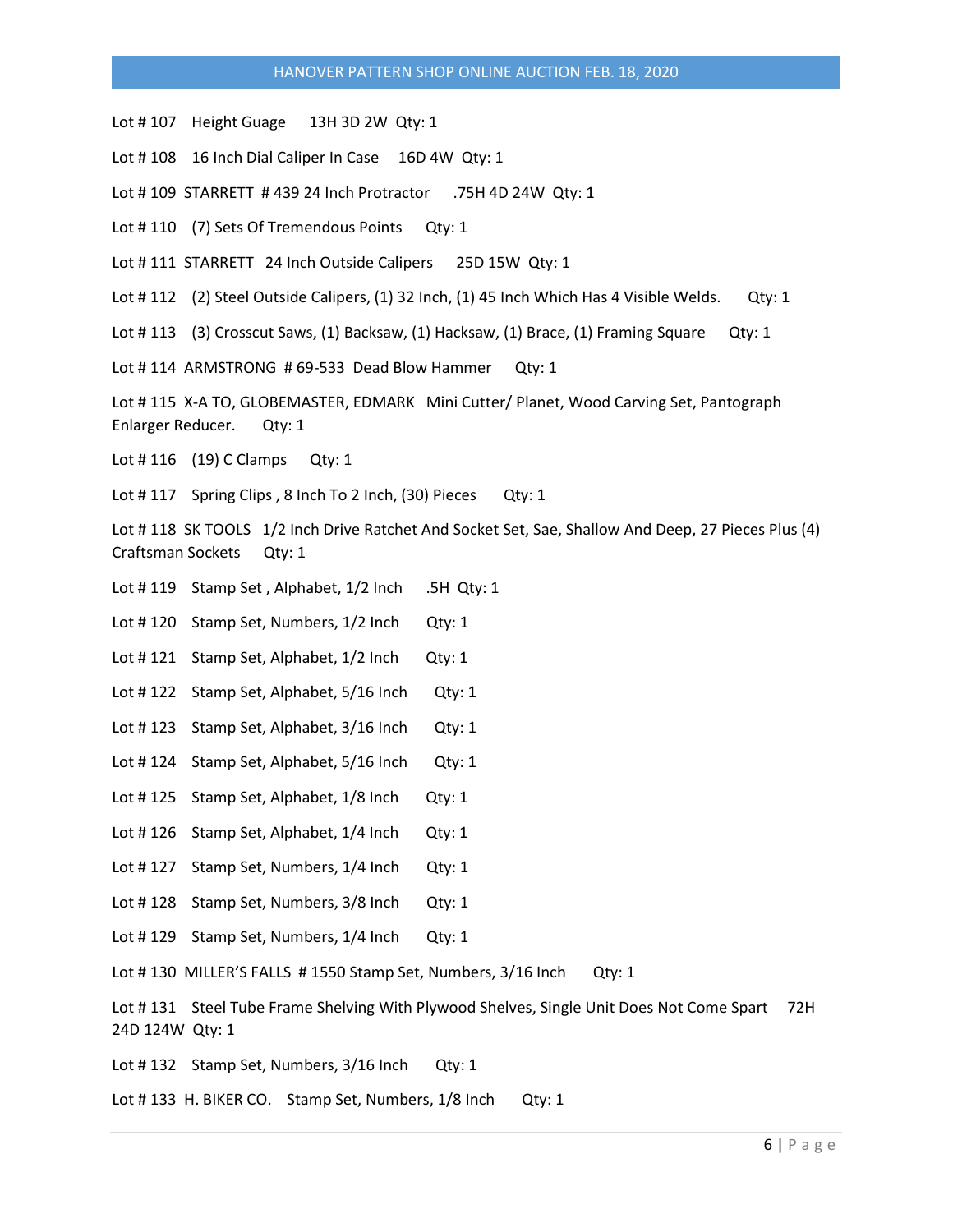- Lot #134 Stamp Set, Numbers, 1/8 Inch Qty: 1
- Lot #135 Stamp Set, Numbers, 3/16 Inch Qty: 1
- Lot #136 Stamp Set, Alphabet, 1/8 Inch Qty: 1
- Lot #137 Stamp Set, Numbers, 1/4 Inch, Missing 4 And 8 Qty: 1
- Lot # 138 QUICK-GRIP Quick-Grip Bar Clamp Opens 6.5 Inch 6.5W Qty: 4
- Lot # 139 QUICK-GRIP Quick-Grip Bar Clamp, Opens 12 Inchs Qty: 3
- Lot # 140 PONY Spring Clamps, (2) 3203, (2) 3202 Qty: 1
- Lot # 141 JORGENSEN # 70 Rigid Bar Clamp, Opens 72 Inches 5H 2D 84W Qty: 2
- Lot # 142 JORGENSEN # 70 Rigid Bar Clamp, Opens 48 Inches Qty: 6
- Lot #143 WETZLER CLAMP CO Rigid Bar Clamp, Opens 30 Inches Qty: 7
- Lot # 144 WETZLER Rigid Bar Clamps, (2) Open 18 Inches, (6) Open 12 Inches, (1) Is Rocha. Qty: 8
- Lot #145 BESSEY #20 Bar Clamp, Opens 8 Inches Qty: 8
- Lot #146 Bar Clamps (4) Open 12 Inches, (1) Opens 10 Inches Qty: 5
- Lot #147 Bar Clamps, (2) Open 8 Inches, (1) Opens 6 Inches Qty: 3
- Lot # 148 PONY Pipe Bar Clamp, 3/4 Inch Pipe, Opens 20 Inches Qty: 1
- Lot # 149 COLT # 28 Bar Clamp, Cantilever Clamp, Opens 24 Inches Qty: 10
- Lot # 150 COLT Bar Clamps, Cantilever Clamp, Opens 18 Inches Qty: 8
- Lot # 151 JORGENSEN SIZE 5 Screw Clamps, 18 Inch Jaws Open 14 Inches Qty: 4
- Lot # 152 JORGENSEN SIZE 5 Screw Clamps, 18 Inch Jaws, Open 14 Inches Qty: 4
- Lot # 153 JORGENSEN SIZE5 Screw Clamps, 18 Jaws, Open 14 Inches Qty: 4
- Lot # 154 JORGENSEN SIZE 3 Screw Clamp, 14 Jaws, Open 10 Inches Qty: 5
- Lot # 155 JORGENSEN SIZE 3 Screw Clamp, 14 Jaws, Open 10 Inches Qty: 4
- Lot # 156 JORGENSEN SIZE 2 Screw Clamp, 12 jaws, Open 8.5 Inches Qty: 3
- Lot # 157 ROCKWELL Turning Tools, (9), Number 121 Through 127 Plus 2 Qty: 1
- Lot #158 CRAFTSMAN Turning Tools (7) Qty: 1
- Lot #159 BROOKSTONE Carving Tools (11) Pieces Plus (2) Unmarked Qty: 1
- Lot #160 STARRETT Shrink Rules, (8) No Duplicates Qty: 1
- Lot # 161 STARRETT, LUFKIN Shrink Rules, (5) Qty: 1
- Lot # 162 STARRETT, LUFKIN Shrink Rules, (7) Qty: 1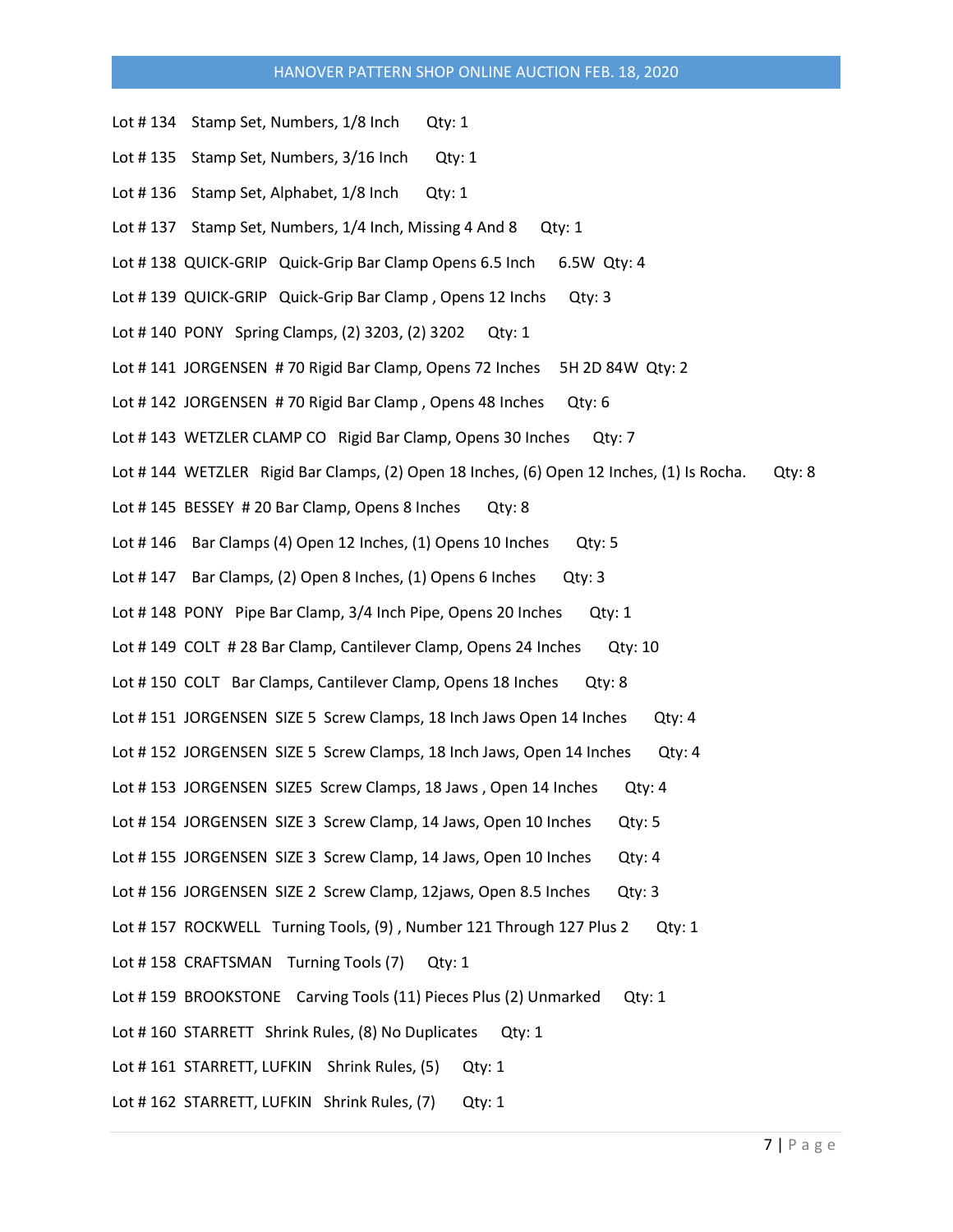Lot #163 Shrink Rules Qty: 1

Lot #164 LUFKIN, STANLEY, Wooden Shrink Rules, Qty: 1

Lot #165 BLACK AND DECKER #4010 Palm Grip Sander Qty: 1

Lot # 166 Miscellaneous, Grease Gun And Grease, Flashlights, Scrapers, Whet Stones, Caulk Gun Qty: 1

Lot #167 Extension Cords, 6 Way, Trouble Lights Qty: 1

Lot #168 Grinding And Buffing Wheels 6 Inch Qty: 1

Lot #169 Miscellaneous, Yankee Drivers, Steel Trowel, Screwdrivers Qty: 1

Lot #170 52 Drawer Wood Storage, Sells With Hardware Contents. Mostly Nuts, Bolts, Washers. 35H 12D 35W Qty: 1

Lot #171 2 Door Wood Painted Cabinet 47H 13D 32W Qty: 1

Lot #172 2 Door Wood Cabinet 36H 12D 36W Qty: 1

Lot # 173 2 Door Wood Cabinet 32H 12D 24W Qty: 1

Lot # 174 2 Door Wood Cabinet 32H 12D 40W Qty: 1

Lot # 175 2 Door Wood Cabinet 72H 12D 36W Qty: 1

Lot # 176 BULLARD # 41P2 Airline Gilter 26H 13D 13W Qty: 1

Lot # 177 EX\_CELL Creeper, Steel Frame, Vinyl Pads 4H 40D 17W Qty: 1

Lot # 178 JAMES H CHANNING MFG Direct Differential 1/2 Ton Chain Fall. 8 Foot Lift Qty: 1

Lot # 179 Wood Work Table, 1 3/4 Inch Thick Top 21H 56D 56W Qty: 1

Lot # 180 FASTENAL Screw Bin With Contents, 72 Bins, 4 X 4 X 12 Inch Each Contain Bolts, Nuts, Washers , Wood Screws. 42H 12D 34W Qty: 1

Lot # 181 Aluminum Plate .75H 27.5D 23.5W Qty: 1

Lot #182 HAVELS Surgical Blades And Handles Qty: 1

Lot #183 Sandpaper, Sheets, Belts, Discs, Rolls Of Strip 9H 19D 11W Qty: 1

Lot # 184 FREEMAN MFG Number 14 X 2.5 And 3 Inch Wood Screws Qty: 1

Lot #185 FREEMAN MFG Wood Screws Qty: 1

Lot #186 Files And Rasp Qty: 1

Lot #187 Chalk, Gloves Qty: 1

Lot #188 Bolts And Screws, 15 Plus Boxes, Some Partial Qty: 1

Lot #189 Screw, Bolts, Nuts Qty: 1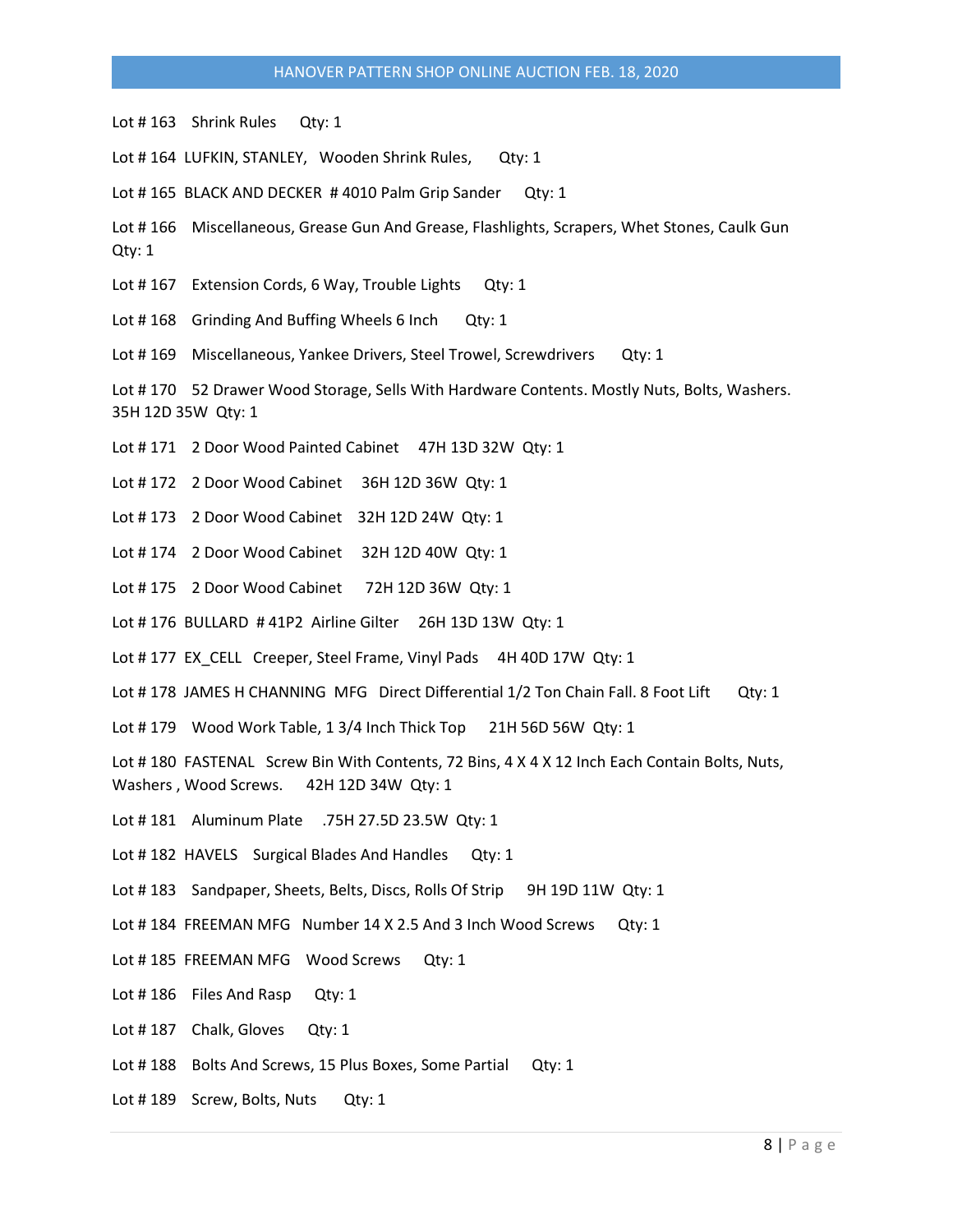- Lot # 190 1/2 Inch Bolts, 6 And 10 Inch Qty: 1
- Lot #191 Crews, Brads, Wheels, Discs, Funnel, Qty: 1
- Lot #192 Bolts It's Washers, Most 1/2 Inch Qty: 1
- Lot #193 Wood Screws Qty: 1
- Lot #194 Bolts And Eye Bolts Mostly 1/2 Inch Qty: 1
- Lot #195 Lag Bolts And Screws Qty: 1
- Lot #196 Wrenches, Most Open End For Tooling Or Machines Qty: 1
- Lot #197 Taps, And Handles, Dies And Handles Qty: 1
- Lot # 198 GOOD HAND # GH-12130 (4) 5 5/8 Inch Open Bar Toggle Clamp, New Qty: 1
- Lot #199 20 Inch Fan Mounted In Wood Frame Qty: 1
- Lot # 200 Sanding Detailers And Belts Plus Sanding And Buffing Discs Qty: 1
- Lot # 201 Wood Screws Qty: 1
- Lot # 202 WERNER 6 Foot Aluminum Step Ladder With Paint Tray 72H 20D Qty: 1
- Lot # 203 STOP-FIRE # ANC-420 20 Pound Abc Fire Extinguisher, Dry Chemical 27H 7D Qty: 2
- Lot # 204 FIRST ALERT # FE 10A60 Abc Fire Extinguisher, 10 Pound, Dry Chemical Qty: 2
- Lot # 205 Soft Maple, Wormy, Sawed 8/4, Kiln Dried, Grade Whhd, Approximately 200 Feet, 4 To 10 Inches Wide, 30 To 96 Inches Long Qty: 1
- Lot # 206 Cherry, Sawed 8/4 , Kiln Dried, Gradefas/Sel, Approximately 275 Board Feet, 5 To 10 Inches Wide, 72 To 144 Long Qty: 1
- Lot # 207 Poplar, Sawed 10/4, Kiln Dried, Grade Fas Sel, Approximately 300 Board Feet 6 To 12 Inches Wide32 To 120 Inches Long Qty: 1
- Lot # 208 Mixed Wood , Some Rough Dawn Some Used, 3/4 To 1 Inch Thickness, 6 To 11 Wide, 40 To 100 Inches Long Used Is Pine Rough Sawn Undetermined Qty: 1
- Lot # 209 Mixed Lot Of Boards Qty: 1
- Lot # 210 Finish Grade Plywood, Mostly Birch, 1/2 Inch To 1 Inch Thick , 20 X 20 To 33 X 96 Size Pieces, Approximately 25 Pieces Does Not Include Shelves On Pallet Rack. Qty: 1
- Lot # 211 (11) Old Doors, Some Have Glass, Some Raised Panel, Some Solid Come With The Mounted Hardware Qty: 1
- Lot # 212 Treated Lumber 52H 5.5D 3.5W Qty: 1
- Lot # 213 Single Door Meatball Cabinet 65H 12D 18W Qty: 1
- Lot # 214 Cast Bell And Yoke Needs Reassembled With New Bolt 9H 14W Qty: 1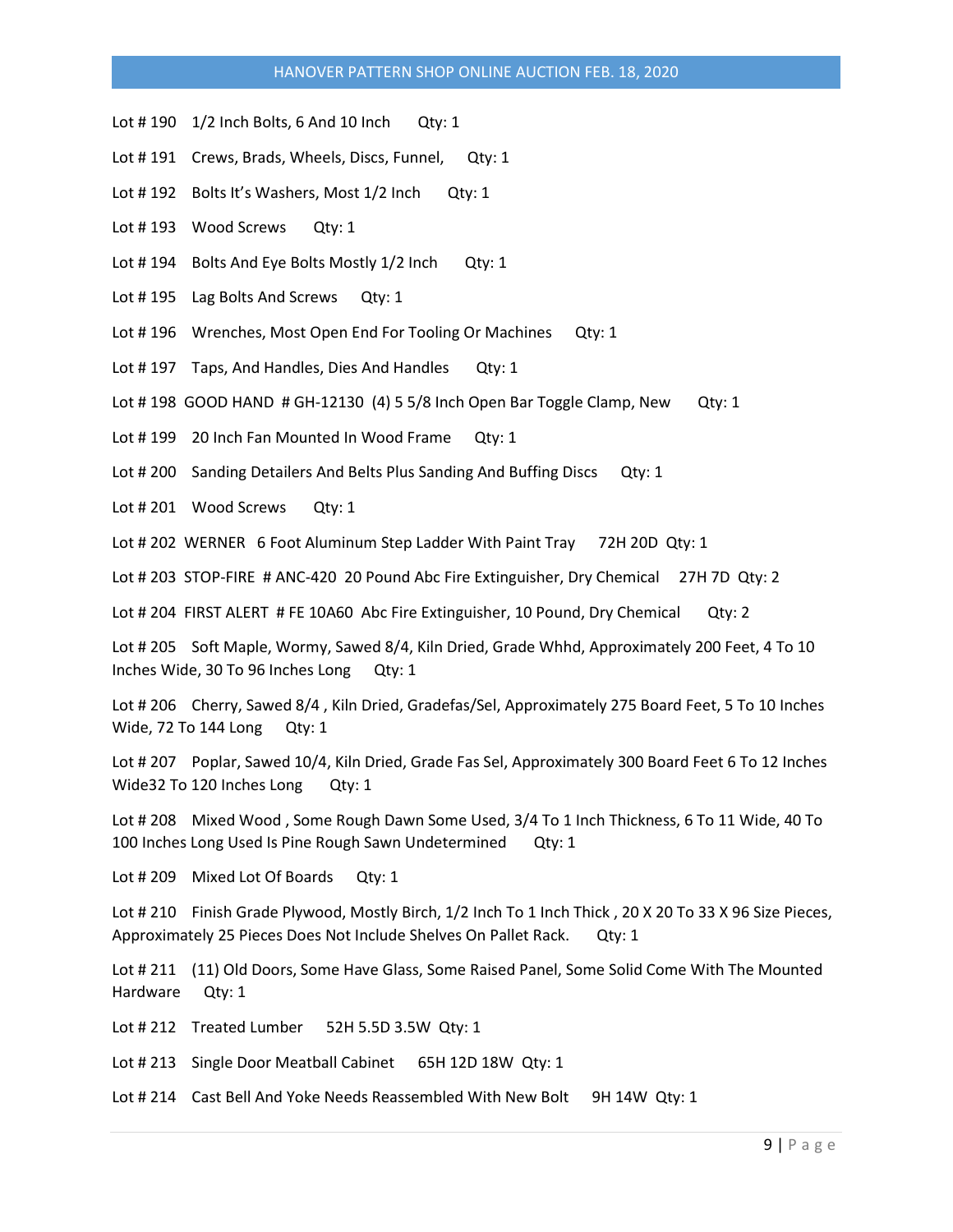- Lot # 215 Cast Bell Never Drilled Has Repaired Yoke, No Hardware Or Clapper. 9H 14W Qty: 1
- Lot # 216 Wood Work Table , 1 1/2 Inch Top 34H 17D 57W Qty: 1
- Lot # 217 Sanding Sleeves 1 1/8 Inch To 2 Inches, Approximately 20 Sleeves New Qty: 1
- Lot # 218 Sanding Sleeves 2 Inch Diameter (18 Sleeves Qty: 1
- Lot #219 Sanding Sleeves 6 Inch Diameter, 10 Sleeves Qty: 1
- Lot # 220 Quartz Work Lights On Stands Qty: 1
- Lot # 221 (3) Air Hoses With Wick Connect Ends Qty: 1
- Lot # 222 Air Hose With T Connection, Splices And Quick Connects Qty: 1
- Lot # 223 DAYCO 1/2 Inch Air Hose With Quick Connects Qty: 1
- Lot # 224 Pneumatic Blow Guns(4) Qty: 1
- Lot # 225 Foundry Hooks (3) 13H 5W Qty: 1
- Lot # 226 Wood Blocks(14) 8H 12D 10W Qty: 1
- Lot # 227 (7) Drawer Wood Cabinet With Aluminum Embossing Letters 11H 13D 13W Qty: 1
- Lot # 228 Aluminum Embossing Letters 1/8, 3/16, And Mixed Size Lot Qty: 1
- Lot # 229 Plastic Embossing Letters 3/16 And 1/4 Inch Qty: 1

Lot # 230 12 Drawer Stack In (2) Drawer Increments With Contents Aluminum Embossing Letters , 3/16 Inch Through 3/8 Inch 20H 11D 11W Qty: 1

- Lot # 231 Metal Shelving, Adjustable 1 Section 84H 12D 37W Qty: 1
- Lot # 232 Aluminum Embossing Letters 1/8, 1/4 And 3/8 Inch Qty: 1
- Lot #233 Reverse Aluminum Embossing Letters Qty: 1
- Lot # 234 Metal Shelving, Adjustable, 3 Sections 87H 12D 110W Qty: 1
- Lot # 235 Aluminum Embossing Letters 1/8, 3/16, 5/16 In Small Organizer Qty: 1
- Lot # 236 Mismatched Grouping Of Miscellaneous Sizes And Types Of Markers Qty: 1
- Lot # 237 Wood (12) Drawer Cabinet, 1 Space With No Drawer Includes Aluminum Embossing Letters 3/16 To 7/8 Inch 33H 27D 32W Qty: 1
- Lot # 238 Metal Adjustable Shelving (2) Sections 86H 12D 74W Qty: 1
- Lot # 239 HP # 8600 5 In 1 Print, Fax, Scan, Copy, Web. Plus Net Gear N300 Router Qty: 1
- Lot #240 Wood Desk With Wood Office Chair 30H 34D 60W Qty: 1
- Lot # 241 Pair Of Wood Chairs With Arms 34H 19D 20W Qty: 1